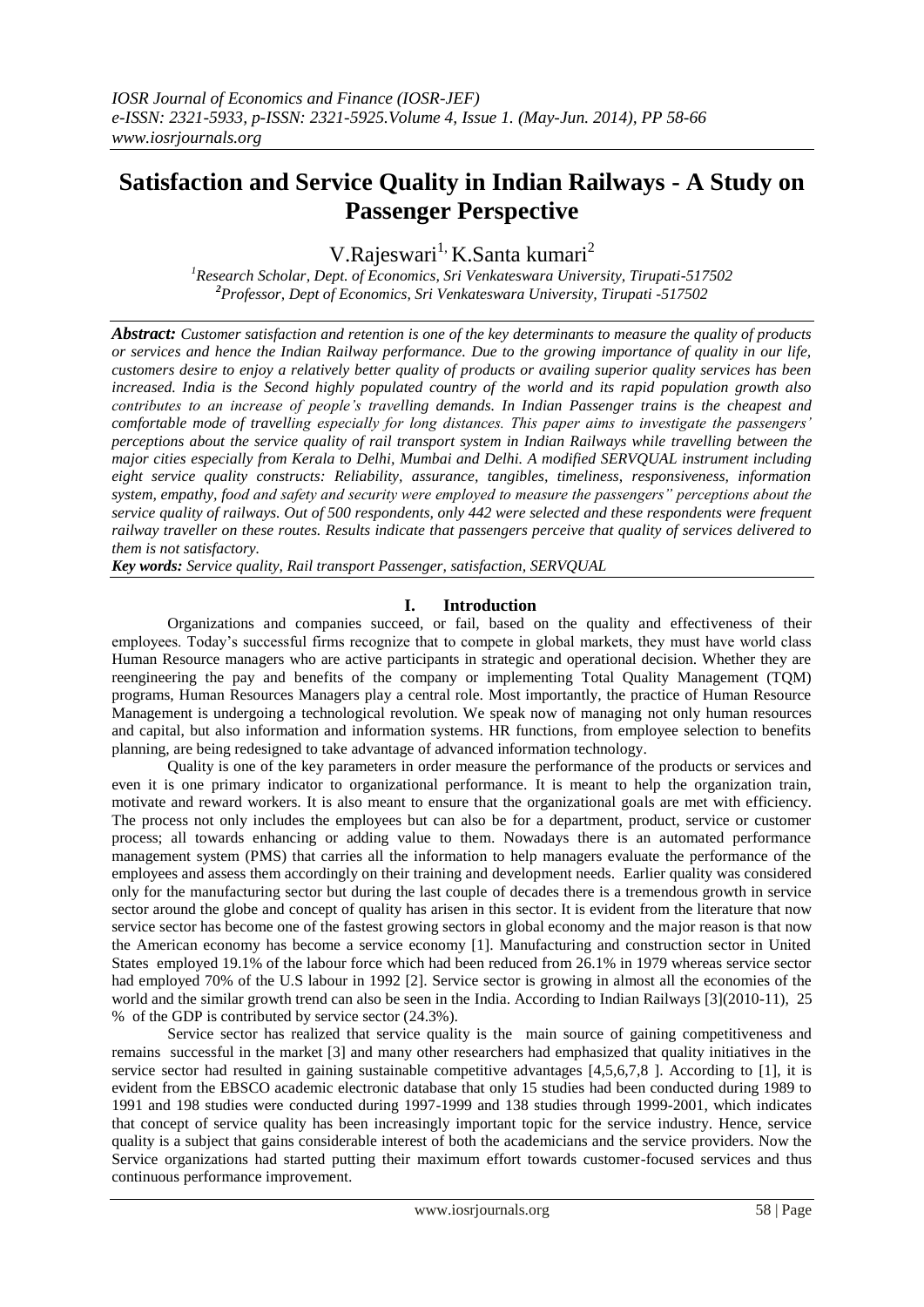As customer perception plays a significant role in order to measure service quality of the service provider and hence the performance of the organization. It is also evident from the literature that superior quality of services helps to gain customer satisfaction, loyalty, increased market share and thus increased productivity and performance [8-14].

In order to measure how customers perceive about the quality of public transport, there are some evidence from the literature that customers (passengers) perceive: that reliability, timing, frequency and fare [15, 16], cleanliness and comforts [17, 18], transport network and coverage which also includes the stoppages [15, 19], safety issues [20, 21] and information system [22] are considered to be important factors in order to evaluate the service quality. Evidences suggested quality of services

leads to enhanced productivity and thus increase profitability, positive word-of-mouth, market share, return on investment and ultimately reduced costs that benefits the customers [23]. This trend of evaluating the customer requirements and delivering services according to customer requirements is now seen in the developing countries.

This study aims to investigate the customers (passengers) perceptions about the service quality of only available public rail transport system in India. Demand for public transportation is high due to its rapid population growth. Trains, a major public transport, in India hold a unique position in the transportation sector of country and are considered to be the key determinant for the national growth. Transportation sector is still passing through its transformational stage as it is still insufficient to serve the fastest growing 121 Crores population of India. However, still with inadequate resources transportation sector is one of the growing sectors of Indian economy and contributing 24.42% of GDP. There is a growth in the road networks, development of new national highways and an additional motorways network; but rail transport system was lacking from the development and growth process. Most of the railway tracks were built before 1947 during the British rule in Indo-Pak. Rail transport system is a public sector rail transport service known as Indian Railways and is one of the oldest systems and is administered by the Government of India and runs under ministry of Railways. Indian railways are commonly referred to as the "as "Provide what is better" "Promote what is best" Preserve what is good", by making movement of people and freight thought Indian at large scale. Currently, all major cities of India are connected with rail transport network. During the couple of decades rail transport system is towards its worst decline. Therefore, there is a dearth of research to measure the service quality in India in general and to measure the passengers" perception about the quality of service delivered by the transport sector in particular. Uniqueness of this study is that there is no such work had been evident from the literature on this topic. Structural equation modeling (SEM), one popular technique, was employed to explore the relationship among the service quality attributes and passengers' satisfaction.

# **II. Literature Review**

Service quality can be described as a rationale of differences between expectation and competence along the important quality dimensions. Parasuraman, Zeithaml and Berry [24] identified ten requirements useful for Passengers" evaluation of the quality of services: reliability, responsiveness, tangibles, Information, Assurance, Empathy, Food plazas, timeliness, understanding the Passengers and service accessibility. Zeithaml, Parasuraman, and Berry [25] proposed a service quality scale (SERVQUAL), a generic instrument that has 8 dimensions of service quality: reliability, responsiveness, assurance, empathy and tangibles, the constructs were found to have high correlation.

This instrument continues to be widely used in marketing studies of customer satisfaction and consumer preference [26], despite some argument that other models may be better [27] [28] [29] and [30]. The stage of performance that a top quality service will need to give was conditioned through the expectation of the customers. Service quality is judged low when the performance was below expectation. In the present study, a modified SERVQUAL instrument was employed to measure the service quality of railways.

**SERVQUAL:** Due to intangible in nature service quality is difficult to measure as compare to products and the characteristics of service appears to be difficult and considered as a complicated task [31, 32]. The first comprehensive service quality model was coined by the [25]. He further stated that service quality is influenced by five gaps and earlier this model was known as gap model. Difference between customer expectations and management perceptions about the customer expectations were represented as "gap 1", the difference between the management perceptions about the customer expectations and then translate these perception in to service quality specification was represented as 'gap 2', difference between the actual services delivered by the front line service employees on daily basis and the management specifications is represented as "gap 3", the difference between the service delivery and what is promised to consumers in external communication is represented as "gap4" and finally the difference between customer expectations and perceptions were represented as "gap 5". SERVQUAL instrument was based on "gap 5. Later on [25] came out with the 10 dimensions of service quality. These ten dimensions were then reduced to 5 dimensions namely; empathy, assurance, tangibles, reliability and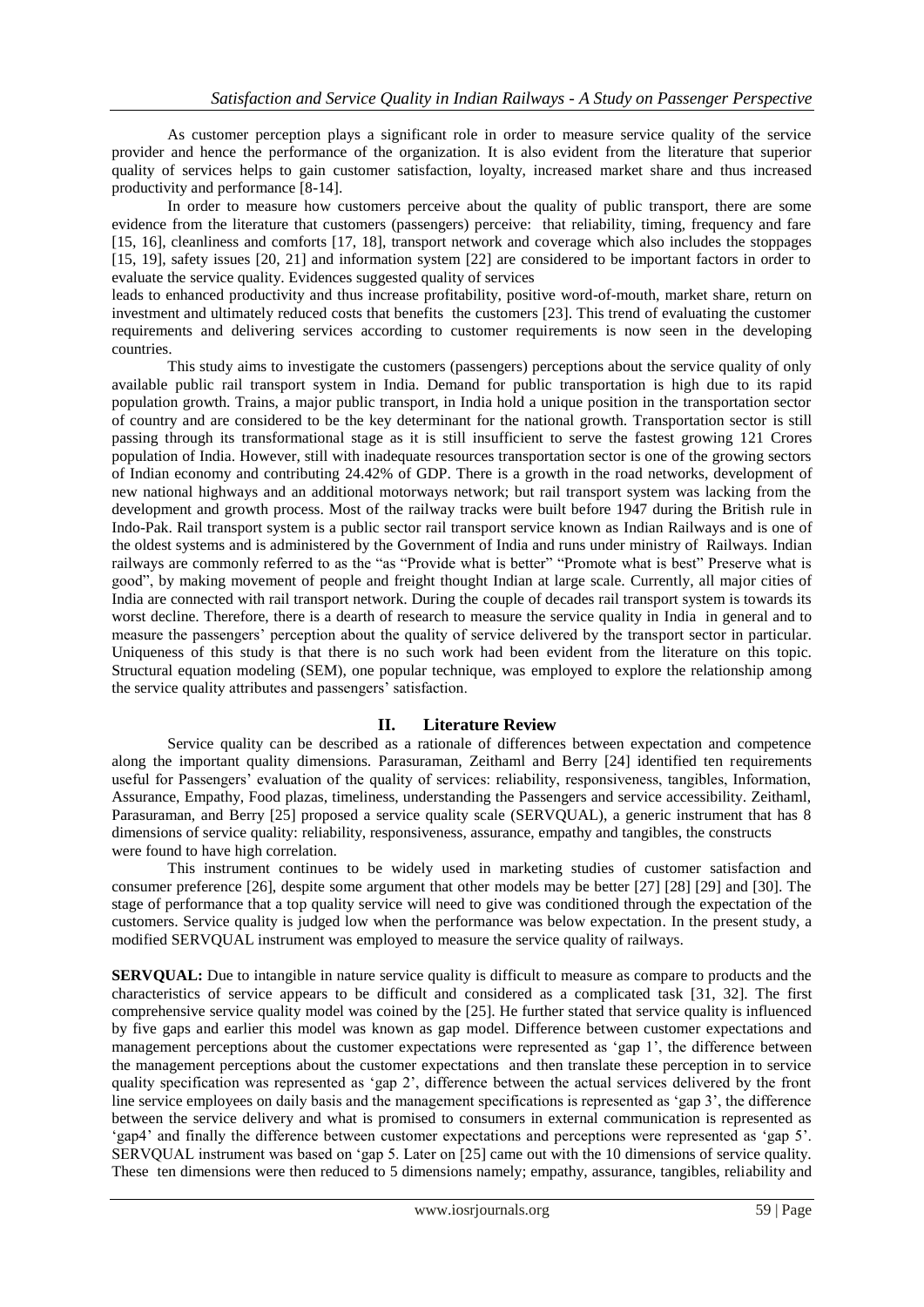responsiveness and these five constructs were further represented by 22 items. Today, SERVQUAL is most commonly used model in order to measure the service quality and it had been used in almost all the countries and in all types of industries [31]. According to [31], SERVQUAL has been successful used in healthcare, fast food, banking, telecommunication, retail chains, information systems, library services and many countries around the globe like; USA, China, Australia, Cyprus, Hong Kong, Korea, South Africa, Netherland and UK.

**Rail Transport System in India:** Rail transport system is the main public transport system in India and is administered by the Federal Government of India namely, Indian Railways. Rail transport system is connected with all the major cities of the country. Rail transport system is aiding movement of the people with lowest fare and the source of transportation from big cities like Delhi, Chennai, Mumbai, Kolkata, Bangalore and Hyderabad. Especially on these routes, a number of nonstop trains are operated in order to minimize the time and reduce the distances. According to Annual reports of Indian Railways, it carries about 8500 Million passengers per day and about 84,26 Lakhs passengers during the year of 2011-2012.

Indian Railways is hence labelled as "Provide what is better" "Promote what is best" Preserve what is good" with is then true. The total length of the rail tracks is about 64,600 route kilometres covering 7146 railway stations in India. Indian Rail transport system is also connected with two neighbouring countries like Pakistan and Nepal. On the basis of the above discussion and through literature review the following eight hypotheses were developed.



# **Research Frame Work**

- **H1:** Assurance will have a significant impact on passenger satisfaction
- **H2:** Responsiveness will have a significant impact on passenger satisfaction
- **H3:** Safety will have a significant impact on passenger satisfaction
- **H4:** Tangibility will have a significant impact on passenger satisfaction.
- **H5:** Empathy will have a significant impact on passenger satisfaction
- **H6:** Food plazas will have a significant impact on passenger satisfaction
- **H7:** Information will have a significant impact on passenger satisfaction
- **H8:** Timeliness will have a significant impact on passenger satisfaction

# **III. Methodology:**

This research was carried out by to measure the service quality of Indian Railways based on passengers" perceptions that are frequent travel on nonstop trains operated from Delhi to other big cities such as, Mumbai, Kolkata, Chennai, Bangalore and Hyderabad. A modified SERVQUAL instrument was used to develop the questionnaire for evaluation of service quality of Indian Railways on the basis of passenger's perceptions. This questionnaire consists of eight constructs which include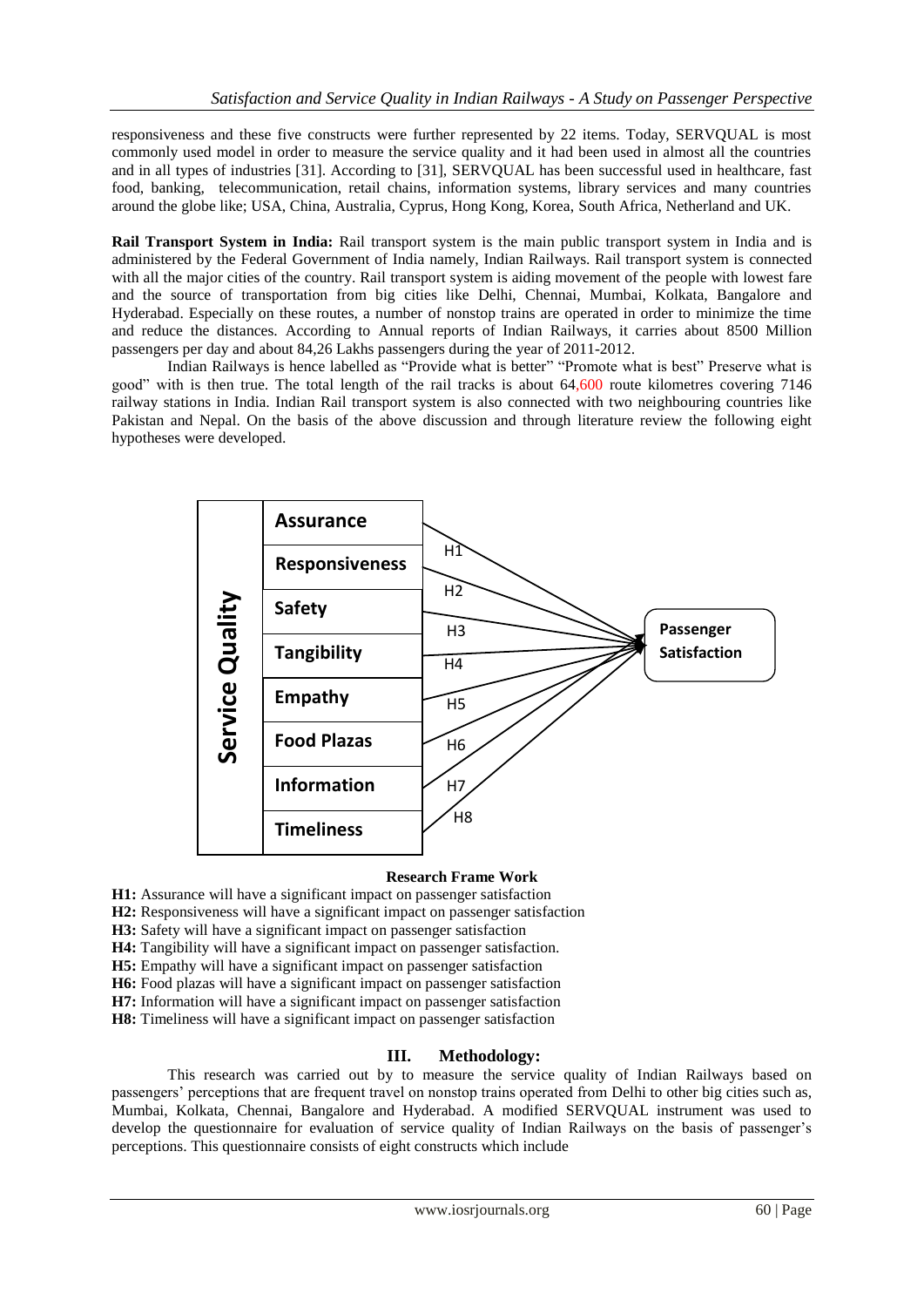tangibles, assurance, Punctuality, responsiveness, empathy, safety, Catering, Information are representing the independent variables and passenger satisfaction is used as dependent variable. Five point Likert scale from highly satisfied "5" to least satisfied "1" was employed in the present study.

Reliability and validity of the data was measured using confirmatory factor analysis. Relationship between latent and exogenous variables was analyzed using SEM through AMOS 16.0 and SPSS 16.0. SEM is an effective and most commonly used technique in most of the management, social sciences studies. SEM is an effective model testing technique that is path analytic which includes both the latent and exogenous variables.[32].

A total 500 questionnaires were distributed among the passengers travelling from Vijayawada division to other cities of the country on fast moving and nonstop trains. Out of 500 questionnaires, 68 questionnaires were incomplete or the respondents were not using nonstop trains and thus rejected. Therefore, a total 442 questionnaires was used in the study and thus providing a very good response rate of 80.42%. Personal efforts were made in order to collect the data along railway staff and researcher. As the questionnaire was developed in English and thus to get an accurate response researcher assist the respondents in case of any confusion about the question. Major reason for selecting the train as a mode of journey from Vijayawada to Hyderabad especially is that a very few alternatives are available due to long distance, however between the other cities the people with families, prefer to travel through trains due to less fair and ease of travelling. As only trains are operating in public sector and provide compensations in fares, whereas, no other road transport mean buses are operating under public sector. Therefore, cheap fares, easy to travel with families and luggage on long distances are the major reason of the selection of train system. The demographic of the present study is presented as below Table 1.

The demographic characteristics of the respondents are shown in table 1. The gender distribution of the respondent passengers groups was quite uneven, with 76.4 per cent male respondents and 23.6 per cent female respondents. The model age group of the respondents was 31- 40 years (38.3 per cent), followed by 41- 50 years (31.2 per cent), 51 and above (16.5 per cent), and 20-30 years (14.1 per cent).

Most of the respondents (48.1 per cent) reported that they came from places in Andhra Pradesh, and 40.3 per cent from places within India but outside of AP, 11.7 per cent from outside India. In terms of level of education, 27 per cent of the respondents are graduates; 24.3 per cent Professionals, and 18.2 per cent are undergraduates or with 10 plus two education level. 17.5 Post-graduate and beyond, and 11.7 per cent with secondary school of education. The results show that sample respondents have relatively high educational attainment. In terms of occupation, 22.7 per cent respondents are businessmen/industrialist, 21.0 per cent respondents government servants. 19.5 per cent respondents professionals (including software engineers, doctors, lawyers, etc.) 17.5 per cent private service employees, 10.4 per cent respondents contractors, realtors, etc., and 8.9 agriculturists (includes formers, landlords, etc.).

|                         |                          | - - - - |          |                |                                   |
|-------------------------|--------------------------|---------|----------|----------------|-----------------------------------|
| S.No                    | <b>Variable</b>          | Freq.   | Per cent | S.No           | <b>Variable</b>                   |
| 1                       | Gender                   |         |          | 5              | Occupation                        |
| a                       | Male                     | 353     | 76.4     | $\overline{A}$ | Professional                      |
| $\mathbf b$             | Female                   | 109     | 23.6     | $\overline{B}$ | Private Service                   |
| 2.                      | Age(in Yrs)              |         |          | $\mathbf C$    | Business/Industrialist            |
| a                       | $20.-30$                 | 65      | 14.1     | D              | Govt. Servant                     |
| $\mathbf b$             | $31 - 40$                | 177     | 38.3     | E              | Formers/Landlords                 |
| $\mathbf{c}$            | $41 - 50$                | 144     | 31.2     | $\overline{F}$ | <b>Others</b>                     |
| d                       | 51 & above               | 76      | 16.5     | 6.             | Total household income(in Rs) p.a |
| 3.                      | <b>State</b>             |         |          | $\overline{A}$ | <b>Below 80000</b>                |
| a                       | With in AP               | 222     | 48.1     | B              | 80001-100000                      |
| $\mathbf b$             | Out of AP                | 186     | 40.3     | $\mathbf C$    | 100001-120000                     |
| $\mathbf c$             | Out of India             | 54      | 11.7     | D              | 120001-1.40.000                   |
| $\overline{\mathbf{4}}$ | <b>Education</b>         |         |          | E              | 1.40001 -160.000                  |
| a                       | <b>Upto Secondary</b>    | 54      | 11.7     | $\mathbf F$    | Above 1.60 lakhs                  |
| $\mathbf b$             | <b>Under Graduate</b>    | 84      | 18.2     |                |                                   |
| $\mathbf{c}$            | Graduate                 | 128     | 27.7     |                |                                   |
| d                       | PG & Above               | 81      | 17.5     |                |                                   |
| e                       | Technical / Professional | 115     | 24.9     |                |                                   |

|  |  | Table.1: Demographic Characteristics of the Respondents |  |  |  | $(N=462)$ |
|--|--|---------------------------------------------------------|--|--|--|-----------|
|--|--|---------------------------------------------------------|--|--|--|-----------|

| S.No | <b>Variable</b>       | Freq. | Per cent | S.No          | <b>Variable</b>                     | Freq. | Per cent |
|------|-----------------------|-------|----------|---------------|-------------------------------------|-------|----------|
|      | Gender                |       |          | 5             | Occupation                          |       |          |
| a    | Male                  | 353   | 76.4     | А             | Professional                        | 90    | 19.5     |
| b    | Female                | 109   | 23.6     | B             | Private Service                     | 81    | 17.5     |
| 2.   | Age(in Yrs)           |       |          | $\mathcal{C}$ | Business/Industrialist              | 105   | 22.7     |
| a    | $20.-30$              | 65    | 14.1     | D             | Govt. Servant                       | 97    | 21.0     |
| b    | $31 - 40$             | 177   | 38.3     | E             | Formers/Landlords                   | 41    | 8.9      |
| c    | $41 - 50$             | 144   | 31.2     | F             | Others                              | 48    | 10.4     |
| d    | 51 & above            | 76    | 16.5     | 6.            | Total household income (in Rs) p.a. |       |          |
| 3.   | <b>State</b>          |       |          | А             | <b>Below 80000</b>                  | 63    | 13.6     |
| a    | With in AP            | 222   | 48.1     | B             | 80001-100000                        | 112   | 24.2     |
| b    | Out of AP             | 186   | 40.3     | $\mathcal{C}$ | 100001-120000                       | 70    | 15.2     |
| c.   | Out of India          | 54    | 11.7     | D             | 120001-1,40,000                     | 72    | 15.6     |
| 4    | <b>Education</b>      |       |          | E             | 1,40001 -160,000                    | 83    | 18.0     |
| a    | <b>Upto Secondary</b> | 54    | 11.7     | F             | Above 1.60 lakhs                    | 62    | 13.4     |
|      |                       |       |          |               |                                     |       |          |

**Source: Primary data.**

the respondents were highly educated with master degree (16 years of education). 63% of the respondents was travelling with families and children or travelling with their friends. The highest number of travellers were from Lahore to Karachi which are 68%, 33% passengers were travelling from Lahore to Rawalpindi, 14% of the passengers were travelling from Lahore to Multan and the lowest number of respondents were travelling from Lahore to Peshawar which was only 8%.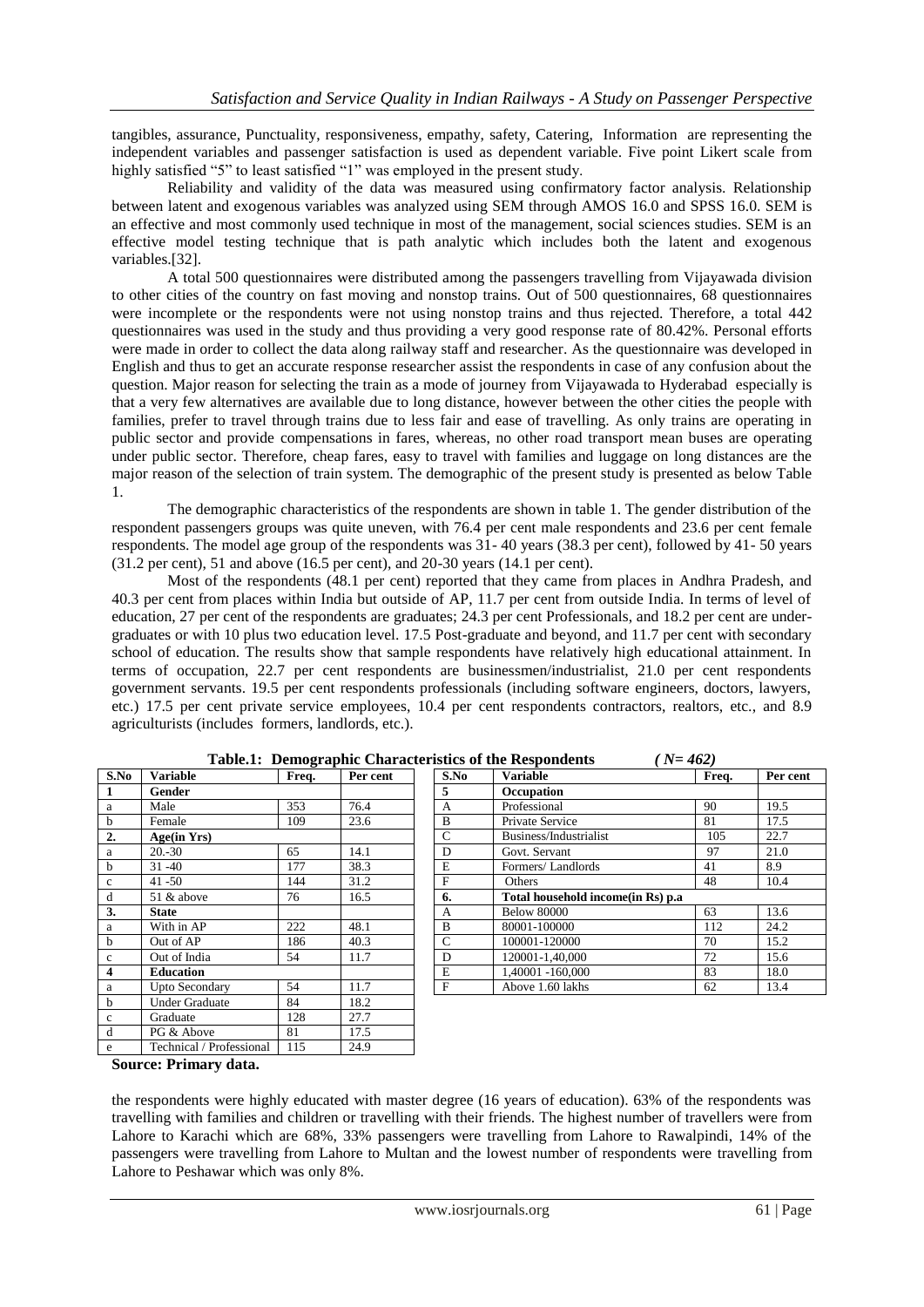| S.No | <b>Variables</b>  |     | Mean | S.D   |
|------|-------------------|-----|------|-------|
|      | Assurance         | 442 | 3.70 | 1.097 |
|      | Responsiveness    | 442 | 3.67 | 1.129 |
|      | Safety            | 442 | 3.57 | 1.211 |
|      | Tangibility       | 442 | 3.53 | 1.113 |
|      | Empathy           | 442 | 3.46 | 1.178 |
|      | Food plazas       | 442 | 3.33 | 1.216 |
|      | Information       | 442 | 3.39 | 1.270 |
|      | <b>Timeliness</b> | 442 | 3.45 | 1.306 |

|  | <b>Table: 2 Descriptive Statistics</b> |  |
|--|----------------------------------------|--|
|  |                                        |  |

**Statistical Analysis:** To measure the reliability of the instrument Cronbach Alpha was calculated as reliability and validity of the instrument which plays a significant role while performing the statistical analysis and consistency in the results [33] and reliability of the data [34]. [35], stated that a value of Cronbach Alpha greater than 0.70 is acceptable. The Cronbach Alpha for this study is 0.78 providing an acceptable value. This research is aimed to explore the relationship among the service quality of Indian Railways and the passenger"s perceptions about quality of services delivered to them.

# **Hypothesis Testing: Service Quality Dimension and Customer Satisfaction**

The regression results reported in Table 3 showed that the Eight perceived service quality dimensions explained 60.5% of the customer satisfaction towards the Indian railways  $(F=162.08, p<0.01)$ , thereby confirming the fitness of the model. We found out that staff responsiveness has the strongest effect on the customer satisfaction ( $\beta$ =0.264,  $p$ <0.01), followed by Catering ( $\beta$ =0.226,  $p$ <0.01), Tangibility ( $\beta$ =0.203, *p*<0.01). Assurance (*β*=0.181, *p*<0.05), and However, was found to be insignificant towards customer satisfaction is Safety, Empathy, Information, and punctuality.

|                   | --, r - --- <i>-</i>                  |       |            |       |                  |               |
|-------------------|---------------------------------------|-------|------------|-------|------------------|---------------|
| <b>Hypothesis</b> | Path                                  |       | <b>SEB</b> |       | p-value          | <b>Result</b> |
| <b>H1</b>         | $\blacktriangleright$ PS<br>Assurance | 0.154 | 0.037      | 0.181 | $0.030*$         | Accept        |
| H2                | ÞPS<br>Responsiveness                 | 0.162 | 0.049      | 0.264 | $0.001**$        | Accept        |
| H3                | $\blacktriangleright$ PS<br>Safety    | 0.186 | $-0.11$    | 0.176 | $0.320^{\circ}$  | Reject        |
| <b>H4</b>         | Tangibility<br>≻PS                    | 0.070 | 0.042      | 0.194 | $0.000**$        | Accept        |
| H <sub>5</sub>    | $\blacktriangleright$ PS<br>Empathy   | 0.255 | $-0.04$    | 0.156 | $0.072^{\omega}$ | Reject        |
| <b>H6</b>         | <b>PS</b><br>Catering                 | 0.141 | 0.061      | 0.226 | $0.000**$        | Accept        |
| H7                | ₩S<br>Information                     | 0.158 | $-0.14$    | 0.203 | $0.124^{\omega}$ | Reject        |
| <b>H8</b>         | Punctuality<br>ФS                     | 0.126 | 0.026      | 0.201 | $0.058^{\omega}$ | Reject        |

**Table 3 : Hypothesis Testing Results (n= 442)** 

The results provide statistical evidence to support identified determinants of customer satisfaction as Assurance, Responsiveness, Safety, Tangibility, Empathy, Catering, information and Punctuality Behavior towards passengers.

- $\triangleright$  Latent variable assurance is represented by six items and has significant p-values; however this latent variable has a very low standardized regression weight 0.05 with significant p-value 0.030 shows that assurance has a Moderate impact on passenger Satisfaction
- $\triangleright$  We use three items each to discuss the two latent variables responsiveness these latent variable has a positive standardized regression weights but providing a significant p-values. The result indicates that passengers provide satisfaction with latent variables responsiveness.
- $\triangleright$  We use 6 items to describe the latent variable tangible and all these items have p-value less than 0.05 which provides insights that all the items gave significant results in defining the latent variable tangible and this latent variable has standardized coefficient 0.42 with p-value 0.000 providing an insights that tangibles has a significant on passenger satisfaction.
- $\triangleright$  Latent variable empathy is represented by four items and all of these items have a significant p-value but this latent variable has a standardized regression weight -0.004 and insignificant p-value 0.072 shows that empathy has a negative impact on passenger satisfaction.
- $\triangleright$  We use three items each to represent the three latent variables Catering, information and safety respectively. Safety and information has a negative regression weights, whereas catering has a positive regression weight but all these three construct has insignificant p-value representing passenger"s dissatisfaction with these construct.

Summarizing the above results obtained from the estimated path diagram indicates that all the latent variables have significant impact on satisfaction and thus accepting our hypothesis Fig 1

Only tangibles have a positive and significant impact on passenger satisfaction and thus rejecting our null hypothesis. Table 3 represents all results of testing hypothesis.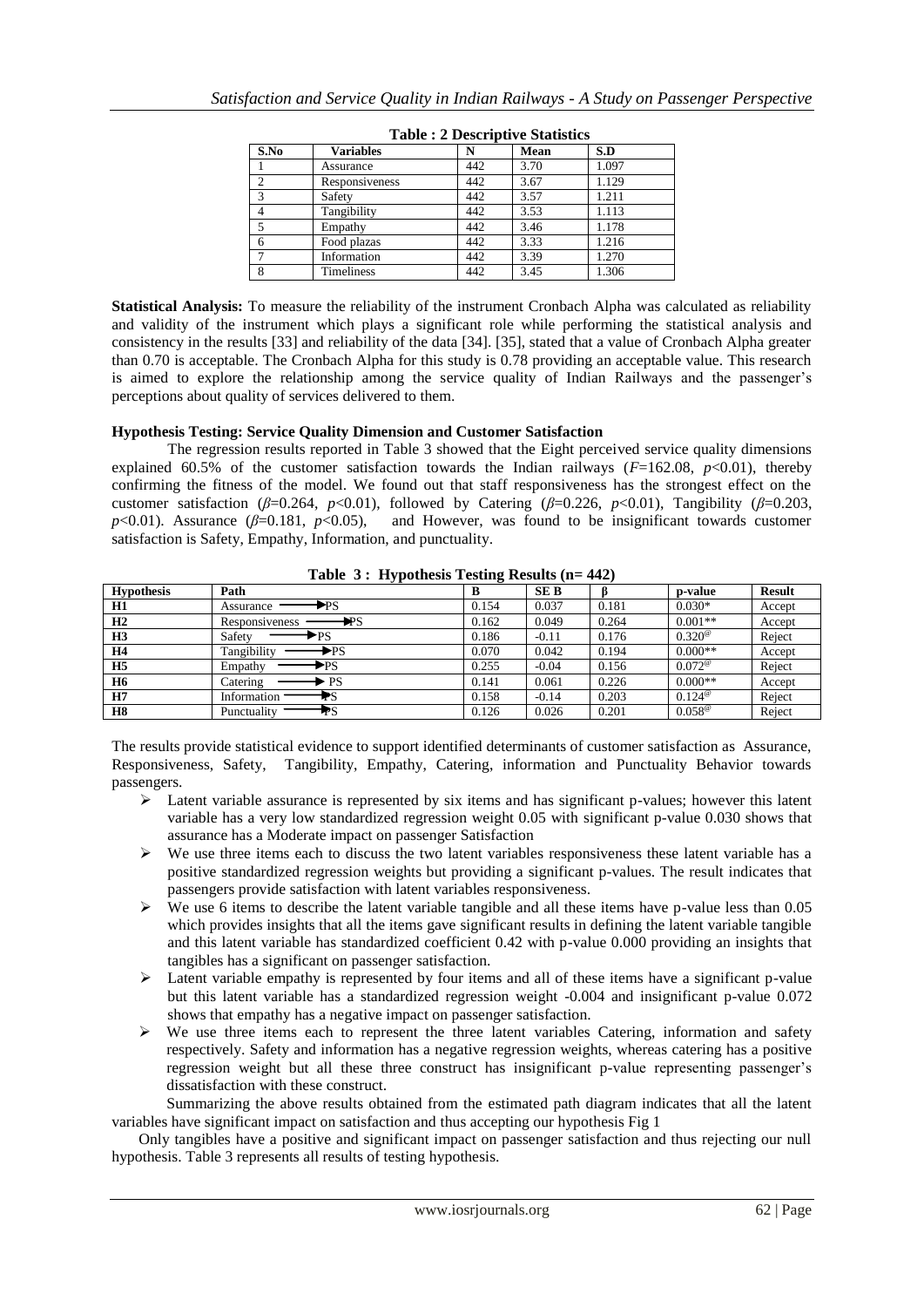To examine the bi-variate relationship among the independent variables used to measure the service quality of rail system in India a Pearson correlation analysis was carried out. Table 4 provides the results of correlation analysis of the studied variables and it have been observed that correlation coefficient for the studied variables are ranging from 0.478 to 0.156.

Results indicate that there is a positive and significant relationship among the service quality constructs. Highest and significant correlation is among Assurance and Responsiveness with (*r=0.478 and*   $p<0.01$ ). It means that improvement in the tangibles means cleanliness at platforms, in the coaches, comfort at coaches helps to increase the individual care of the passengers among employee involved at all levels of transport operations. The weakest and significant relationship is among Punctuality and Assurance provided to passengers (*r=0.156 and p<0.01*).



**Fig : 1 Path Diagrams and Jargon of proposed model.**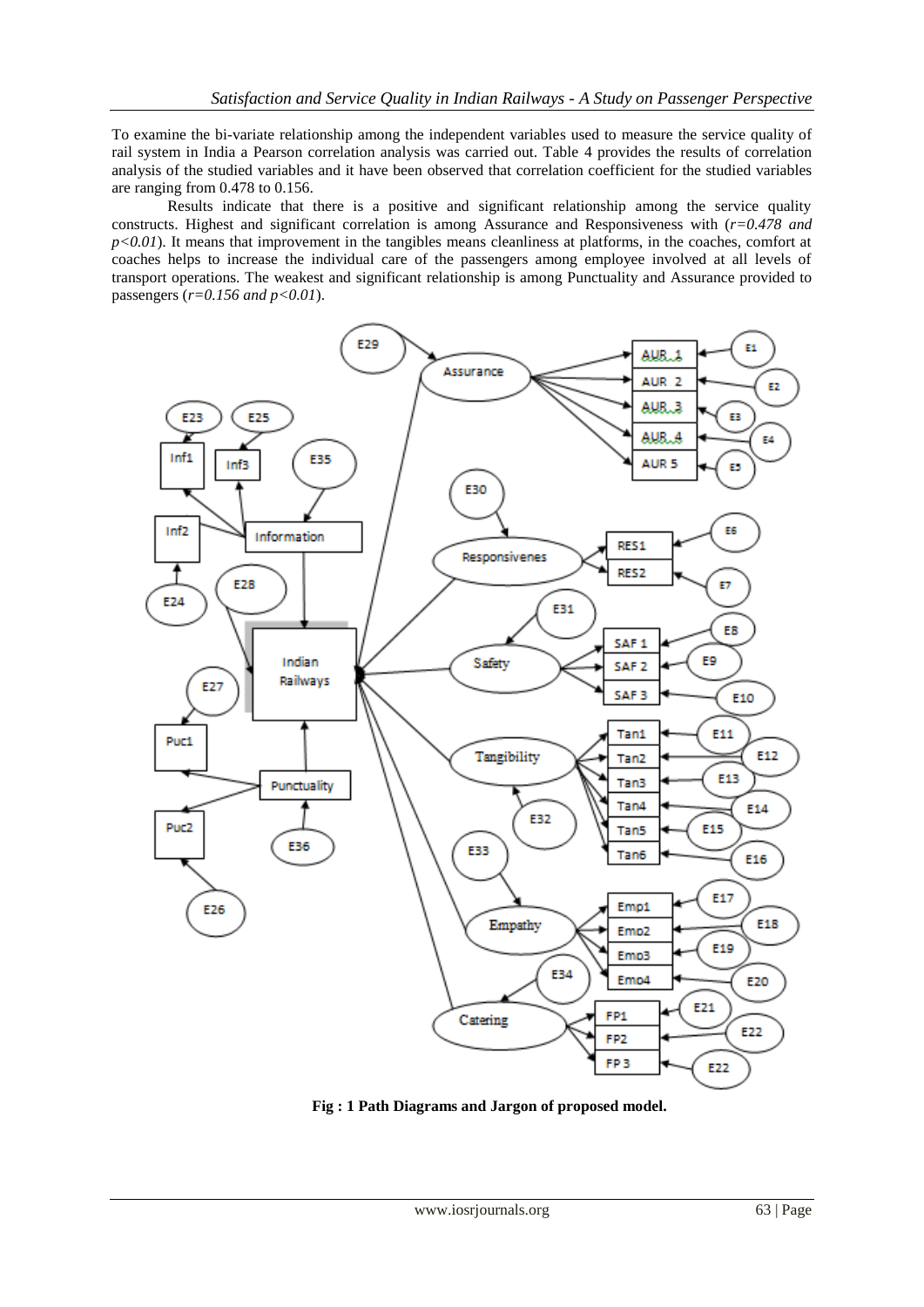| <b>Correlations</b>   |                            |           |                       |          |             |          |          |             |             |
|-----------------------|----------------------------|-----------|-----------------------|----------|-------------|----------|----------|-------------|-------------|
|                       |                            | Assurance | <b>Responsiveness</b> | Safety   | Tangibility | Empathy  | Catering | Information | Punctuality |
| Assurance             | <b>Pearson Correlation</b> | 1.        | .478**                | .328*    | .236**      | .239**   | $.277**$ | 268**       | $.156**$    |
|                       | Sig. (2-tailed)            |           | .000                  | .000     | .000        | .000     | .000     | .000        | .001        |
|                       | N                          | 440       | 440                   | 440      | 440         | 440      | 440      | 440         | 440         |
| <b>Responsiveness</b> | <b>Pearson Correlation</b> | .478*     | 1                     | .352*    | .262**      | $.210**$ | $.237**$ | $.197***$   | $.186**$    |
|                       | Sig. (2-tailed)            | .000      |                       | .000     | .000        | .000     | .000     | .000        | .000        |
|                       | Ν                          | 440       | 440                   | 440      | 440         | 440      | 440      | 440         | 440         |
| Safety                | <b>Pearson Correlation</b> | .328**    | .352*                 | 1        | $.234**$    | .248**   | .256**   | .176**      | .018        |
|                       | Sig. (2-tailed)            | .000      | .000                  |          | .000        | .000     | .000     | .000        | .714        |
|                       | N                          | 440       | 440                   | 440      | 440         | 440      | 440      | 440         | 440         |
| Tangibility           | <b>Pearson Correlation</b> | 236**     | .262**                | .234**   |             | .336**   | .196**   | $214**$     | $.112*$     |
|                       | Sig. (2-tailed)            | .000      | .000                  | .000     |             | .000     | .000     | .000        | .019        |
|                       | N                          | 440       | 440                   | 440      | 440         | 440      | 440      | 440         | 440         |
| Empathy               | <b>Pearson Correlation</b> | 239*      | $.210**$              | .248*    | .336**      |          | .326*    | .325**      | $.219*$     |
|                       | Sig. (2-tailed)            | .000      | .000                  | .000     | .000        |          | .000     | .000        | .000        |
|                       | Ν                          | 440       | 440                   | 440      | 440         | 440      | 440      | 440         | 440         |
| Catering              | <b>Pearson Correlation</b> | $.277**$  | .237**                | .256**   | .196**      | .326**   |          | .380**      | .278*       |
|                       | Sig. (2-tailed)            | .000      | .000                  | .000     | .000        | .000     |          | .000        | .000        |
|                       | Ν                          | 440       | 440                   | 440      | 440         | 440      | 440      | 440         | 440         |
| Information           | <b>Pearson Correlation</b> | .268**    | $.197**$              | $.176**$ | $.214**$    | .325**   | .380*    | 1           | $.261*$     |
|                       | Sig. (2-tailed)            | .000      | .000                  | .000     | .000        | .000     | .000     |             | .000        |
|                       | N                          | 440       | 440                   | 440      | 440         | 440      | 440      | 440         | 440         |
| Punctuality           | <b>Pearson Correlation</b> | .156**    | $.186**$              | .018     | $.112*$     | .219**   | .278**   | 261**       |             |
|                       | Sig. (2-tailed)            | .001      | .000                  | .714     | .019        | .000     | .000     | .000        |             |
|                       | Ν                          | 440       | 440                   | 440      | 440         | 440      | 440      | 440         | 440         |

\*\*. Correlation is significant at the 0.01 level (2-tailed).

\*. Correlation is significant at the 0.05 level (2-tailed).

#### **IV. Results And Discussions**

Main objective of this study was to examine and assess the quality of services delivered to the passengers by the only public transport of the country. To measure the passenger perceptions about the quality of services delivered during travelling or making travelling arrangements, a modified SERVQUAL instrument was used. Eight service quality constructs comprised of 31 variables were used. Statistical analysis of this study provide us an insight about the passenger dissatisfaction about the service quality of rail transport system in India. The mean responses against all the parameters used to measure the service quality mentioned in table 2 are 1 which indicates that majority of the respondents showed dissatisfaction. The overall structure equation model build to study the service quality of rail transport system based on passenger"s perception provides dissatisfaction against all the parameters of service quality. However, only one parameter namely, tangibles provide passengers satisfaction. Passengers were satisfied with the cleanliness both in the coach, platforms and washrooms, lighting and air-conditioning in the coach was adequate, seats were comfortable and there was proper sitting facilities for the passengers at platforms. There were proper parking facilities for the people who came to receive or drop the passengers at platforms. As rail transport system was one of the best public transport systems in India and it was established during the British rule in India in 1861and after independence in 1947 it started operation government of India and way then know as Indian Railways. Earlier majority of the cities of India were connected with the railway tracks and still only source of transportation from Delhi to Kerala and from Assam to Mumbai.

During the last couple of years the rail transport system is declining day by day due to lack of planning and wrong strategies and now it has become more worst. Safety measure had not been taken properly; poor information system and the passengers had to face a lot of problems before, after and sometime during travelling and our findings validate these facts. The personals involved in the operations of rail transport system looks to be de-motivated and don"t try to make any efforts to provide comfort during any emergencies or even in routine dealings with the passengers.

#### **V. Conclusions**

Overall empirical findings of this study are evident that passenger perceive that rail transport system, the main public sector transport, is not providing good quality of services that can meet their expectations. It is also evident that visible efforts by Indian Railways should be in place to improve or upgrade the rail transport system. In summary service quality of rail transport is regarded as critical indicator that would enhance its customer"s satisfaction.

However, findings of this study will helpful for the managers in strategy making and future planning. There are some limitations of this study as it was conducted in one city and with a limited number of respondents therefore, results of this study cannot be generalized.

The empirical nature of this study is really a contribution to identify the factors that determine passenger satisfaction in train with service quality of services provided by the Indian Railways*.* The quality of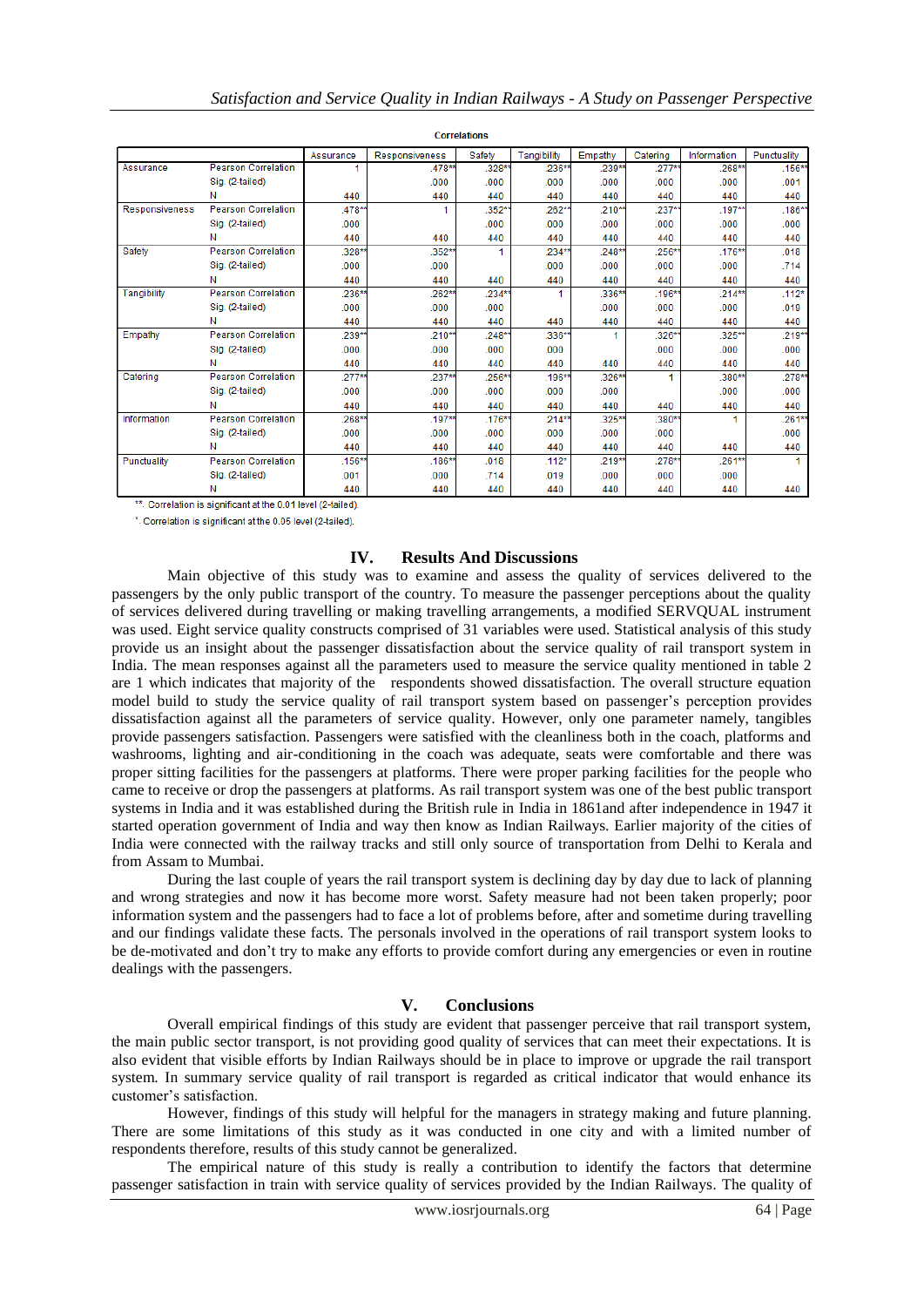service that mostly affect the satisfaction of passengers (customers) in rank order is Responsiveness, Catering, Tangibility, Assurance, Safety, Information, and lastly and the least important factor is Punctuality, towards Passengers. The Indian Rail transportation is gaining importance day by day. With the increase of passengers, the Indian Railways has focused to extend its attention to satisfy the needs of customers and made initiatives to improve the quality of service to enrich the satisfaction of customers. Even though repeated attempt made by the Railways to improve the quality of services, the result would not satisfied the customers (passengers) needs. This reveals that, continuous, comprehensive, lengthy intentional performance and attempts are essential to fill these service gaps. Accordingly, the researcher gives some insights to develop and improve the quality of services to satisfy the passengers.

#### **Reference:**

- [1]. **Fatma Pakdil and Timothy N. Harwood, 2005**. Patient Satisfaction in a Preoperative Assessment Clinic: An Analysis Using SERVQUAL Dimensions, Total Quality Management, 16(1): 15-30.
- [2]. **Biema, V.M. and B. Greenwald, 1997.** Managing our way to higher service-sector productivity, Harvard Business Review, July-August, pp: 87-95.
- [3]. **Raghuram and Rachana Gangwar,** "Indian Railways in the Past Twenty Years Issues, Performance and Challenges", W.P. No. 2008-07-05, 200
- [4]. **Gronroos, C., 1988.** Service quality: the six criteria of good perceived service, Review of Business, 9(3): 10-13.
- [5]. **Stock, J.R. and D.M. Lambert, 1992**. Becoming a "World Class" company with logistics service quality, The International Journal of Logistics Management, 3(1): 73-81.
- [6]. **Kuei, C., 1998.** Service quality, in: C.N. Madu (Ed.) Handbook of Total Quality Management (New York: Kluwer Academic Publishers).
- [7]. **Rapert, M.L. and B.M. Wren, 1998.** Service quality as a competitive opportunity, Journal of Service Marketing, 12(3): 223-33. Hadikoemoro, S., 2002. A comparison of public and private university students' expectations and perceptions of service quality in
- Jakarta, Indonesia, unpublished PhD dissertation, Nova Southern University, Davie, FL.
- [9]. **Berry, L.L., D.R. Bennet and C.W. Brown, 1989.** Service Quality: A Profit Strategy for Financial Institutions. Dow-Jones-Irwin, Homewood, IL.
- [10]. **Reichheld, F.F. and W.E. Sasser, 1990.** Zero defections: quality comes to service, Harvard Business Review, 68(5): 105-11.
- [11]. **Rust and Anthony J. Zahorik, 1993**. Customer Satisfaction, Customer Retention and Market Share. Journal of Retailing, 69: 193- 215.
- [12]. **Spreng, R.A. and R.D. MacKoy, 1996.** An empirical examination of a model of perceived service quality and satisfaction. Journal of Retailing, 72(2): 201-14.
- [13]. **Cronin, J.J., M.K. Brady and G.T.M. Hult, 2000**. Assessing the effects of quality, value and customer satisfaction on consumer behavioural intentions in service environment, Journal of Retailing, 76(2): 193-218.
- [14]. Yoon, S. and H. Suh, 2004. Ensuring IT consulting SERVQUAL and user satisfaction: a modified measurement tool, Information Systems Frontiers, 6(4): 341-51.
- [15]. Kang, G.D. and J. James, 2004. Service quality dimensions: an examination of Gro"nroos's service quality model, Managing Service Quality, 14(4): 266-77.
- [16]. Tyrinopoulos, Y. and C. Antoniou, 2008. Public transit user satisfaction: Variability and policy implications. Transport Policy, 15: 260-272.
- [17]. Hensher, D.A., P. Stopher and P. Bullock, 2003. Service quality-developing a service quality index in the provision of commercial bus contracts. Transportation Research Part A, 37: 499-517.
- [18]. Swanson, J., L. Ampt and P. Jones, 1997. Measuring bus passenger preferences. Traffic Engineering and Control, 38: 330-336.
- [19]. Eboli, L. and G. Mazzulla, 2007. Service quality attributes affecting customer satisfaction for bus transit. Journal of Public Transportation, 10: 21-34.
- [20]. Eriksson, L., M. Friman and T. Gärling, 2009. Stated reasons for reducing work commute by car. Transportation Research Part F: Traffic Psychology and Behavior, 11: 427-433.
- [21]. Smith, M.J. and R.V. Clarke, 2000. Crime and public transport. In: Tonry, M. ed. Crime and Justice: A Review of Research 27. Chicago: University of Chicago Press.
- [22]. Fellesson, M. and M. Friman, 2008. Perceived satisfaction with public transport services in nine European cities. The Journal of Transportation Research Forum, 47: 93-103, Transit Issue Special.
- [23]. Friman, M. and T. Gärling, 2001. Frequency of negative critical incidents and satisfaction with public transport services. II. Journal of Retailing and Consumer Services, 8: 105-114.
- [24]. Sachdev, S.B. and H.V. Verma, 2004. Relative importance of service quality dimensions: a multi-sectoral study. Journal of Services Research, 4(1): 93-116.
- [25]. V.A. Parasuraman, A. Zeithaml, L. Berry. A Conceptual Model of Service Quality and Its Implications for the Future Research. *Journal of Marketing. 1985.* Vol. 49, pp.41-50.
- [26]. V.A. Zeithaml, A. Parasuraman, L.L. Berry. *Delivering quality service: Balancing customer perceptions and expectations*. 1990. New York: The Free Press.
- [27]. P. Kotler, G. Amstrong. *Principles of Marketing*, 11th Ed., New Jersey, Pearson Prentice Hall 2006.
- [28]. A. Q. Othman, L. Owen. The Multidimensionality of Carter Model to Measure Customer Service quality (SQ) in Islamic Banking Industry: A Study in Kuwait Finance House. *International Journal of Islamic Financial Services*. 2000. 3(4).
- [29]. A. Q. Othman, L. Owen. Adopting and Measuring Customer Service Quality in Islamic Banks: A Case Study in Kuwait Finance House*", International Journal of Islamic Financial Services.* 2001*.* 1(3): 6-12.
- [30]. H. Sudin, W. Nursofiza. S. Shafie. Adopting and Measuring Customer Service Quality (SQ) in Islamic Banks: A Case Study in Bank Islam Malaysia Berhad. *Proceedings of National Seminar in Islamic Banking and Finance, Putrajaya, Kuala Lumpur*, 2004.March, 91-102.
- [31]. M.T. Izah, W. Z. W. Ismail. Service Quality in the Financial Services Industry in Malaysia: The Case of Islamic Banks and Insurance. *International Review of Business Research Papers*. 2005. 1(2): 10-21.
- [32]. Parasuraman, A., V. Zeithaml and L. Berry, 1988. SERVQUAL: a multiple item scale for measuring consumer perceptions of service quality. Journal of Retailing, 64(1): 12-40.